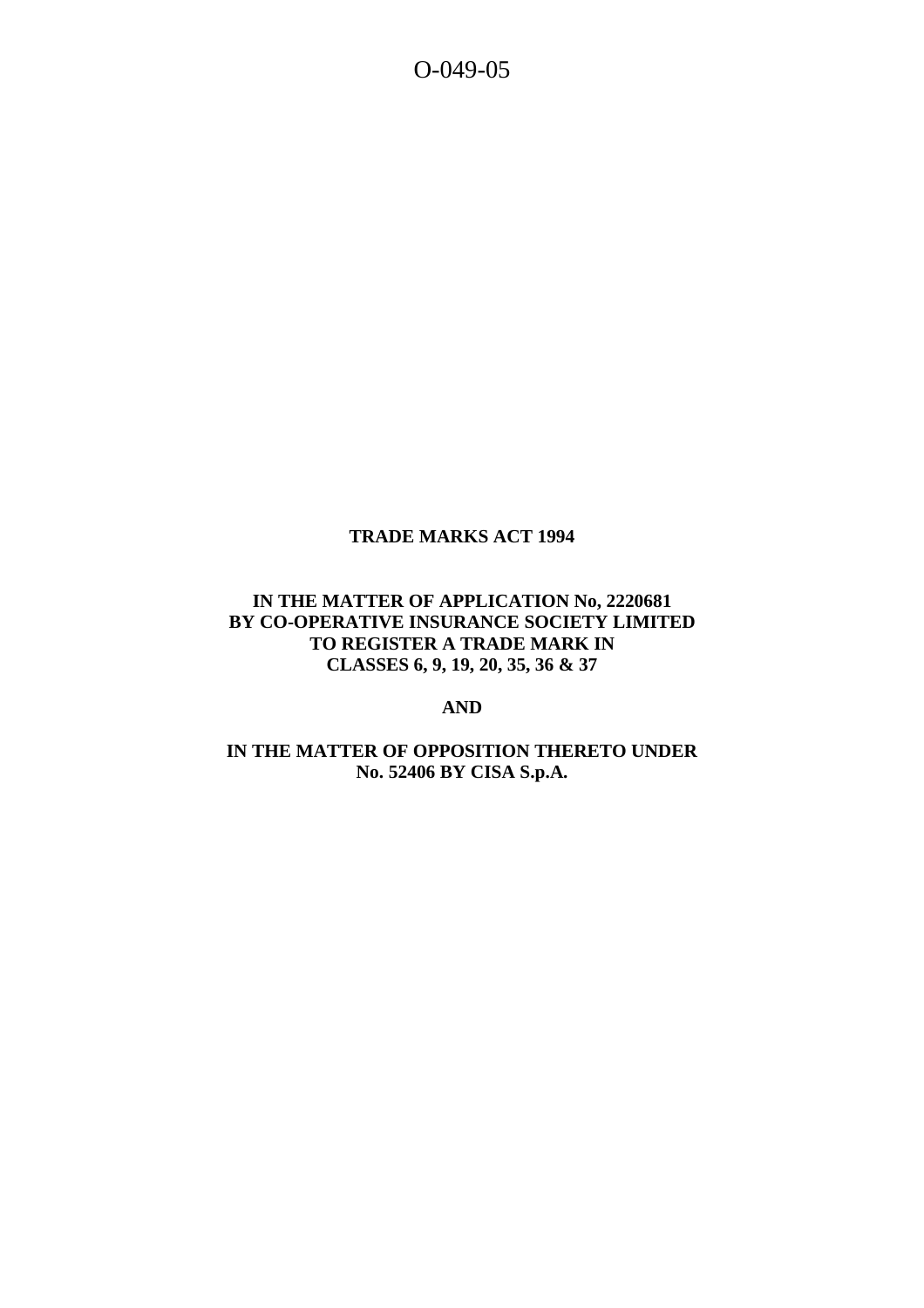### **TRADE MARK ACT 1994**

### **IN THE MATTER OF Application No. 2220681 by Co-Operative Insurance Society Limited to register a Trade Mark in Classes 6, 9, 19, 20, 35, 36 & 37**

**and**

### **IN THE MATTER OF Opposition thereto under No. 52406 by CISA S.p.A.**

#### **BACKGROUND**

1. On 29 January 2000 Co-Operative Insurance Society Limited applied to register the trade mark CIS PERSONAL POSSESSIONS in respect of the following goods and services:

#### **Class 06**

Metal locks; metal doors; parts and fittings for the aforesaid goods.

#### **Class 09**

Alarms; electric locks; electric security devices; parts and fittings for the aforesaid goods.

#### **Class 19**

Windows; window fittings; parts and fittings for the aforesaid goods.

#### **Class 20**

Doors; door fittings; parts and fittings for the aforesaid goods.

#### **Class 35**

Marketing services; business advice and business administration services.

#### **Class 36**

Insurance services; financial services; investment services; the provision of advice regarding the sale of financial/insurance goods and services.

#### **Class 37**

Property construction services.

2. The application was subsequently advertised in the Trade Marks Journal and on 23 April 2001 CISA S.p.A. filed a Notice of Opposition. In summary, the grounds were:

(i) Under Section 5(2)(b) of the Act because the opponent is the proprietor of the following earlier registered trade mark which is similar to the mark and covers goods identical and similar to those contained in the Class 6 and Class 9 specifications of goods of the mark applied for: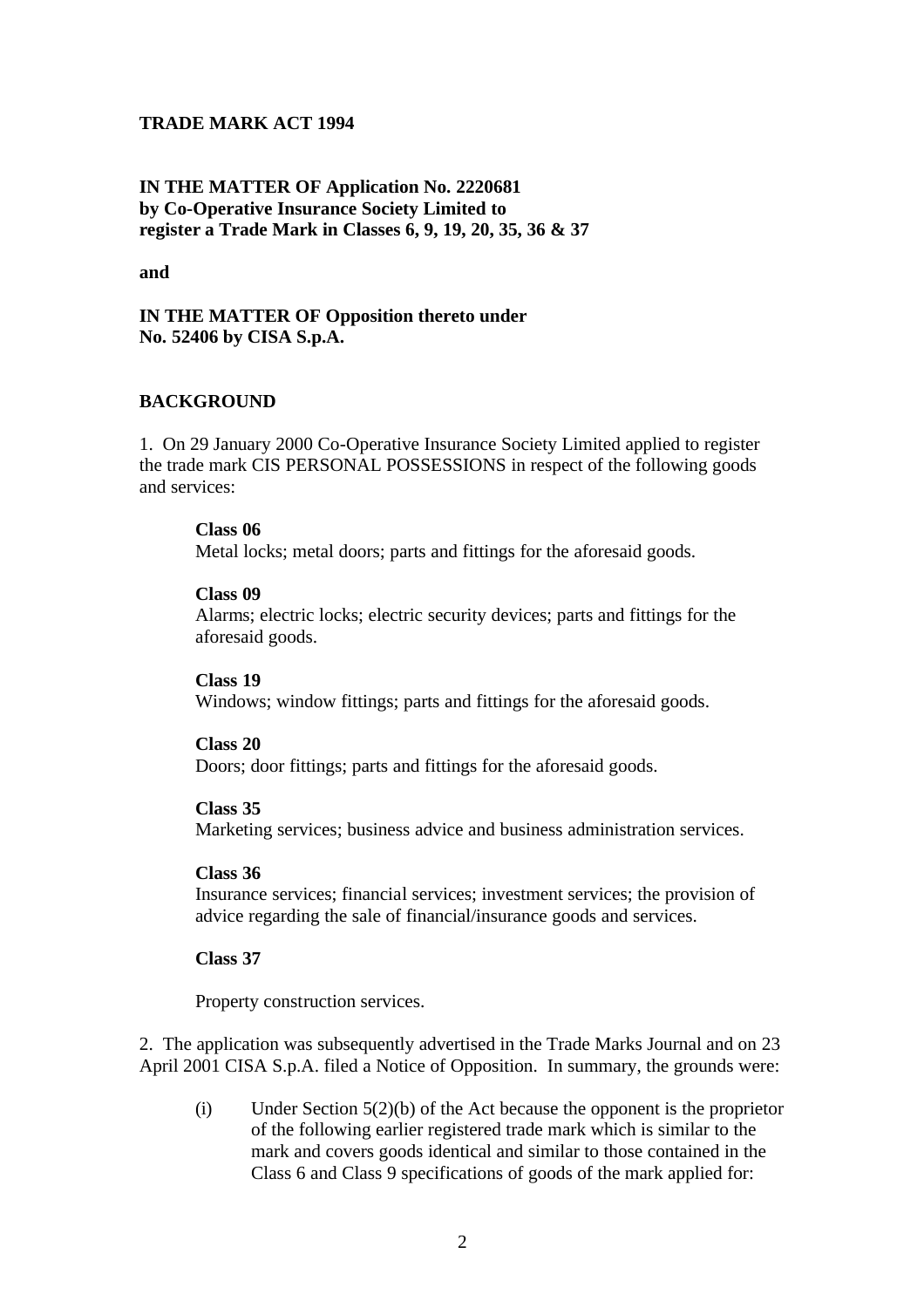| <b>TRADE MARK</b>   | <b>MARK</b> | <b>EFFECTIVE</b> | <b>SPECIFICATION</b>        |
|---------------------|-------------|------------------|-----------------------------|
| <b>REGISTRATION</b> |             | <b>DATE</b>      | OF GOODS                    |
| No.                 |             |                  |                             |
| 823868              |             | 4 August         | Class $6-$                  |
|                     |             | 1961             | Locks, padlocks<br>and keys |

(ii) Under Section  $5(4)(a)$  of the Act by virtue of the law of passing off in respect to the goods contained within Class 6 and Class 9 of the application.

3. From the Statement of Grounds it is clear that the opposition is only in respect of Classes 6 and 9 of the application in suit.

4. The applicant filed a Counterstatement denying the grounds of opposition.

5. The opponent filed evidence and both parties forwarded written submissions for the hearing officer's attention. Both parties ask for an award of costs in their favour.

6. The parties are content for a decision to be taken without recourse to a hearing.

# **OPPONENT'S EVIDENCE**

7. This consists of a witness statement by Roy McCawley dated 1 October 2003. Mr McCawley is a Director of CISA (UK) Plc, a subsidiary company of the opponent.

8. Mr McCawley states that the opponent's registered mark has been used in the UK, substantially in the form in which it was registered, since 1975 and goods carrying the mark have been sold in the UK since that date. He adds that goods on which the mark has been used include the following: padlocks; mortice locks; cylinders for locks; panic bars; electric and electronic locks; keys. At Exhibit RMC1 to his statement, Mr McCawley provides a schedule of product sales, a copy of which is attached as Annex One to this decision.

9. Mr McCawley goes on to advertising and promotion and details promotional expenditure in relation to this mark as follows:

| 1994  | 1995  | '996  | 1997         | 1998   | 999    |
|-------|-------|-------|--------------|--------|--------|
| £8671 | £7078 | £7860 | £12142<br>ىە | £16448 | £24960 |

10. Mr McCawley explains that the strategy of the opponent has been one of promotion by personal contact rather than by advertising and additionally, the figures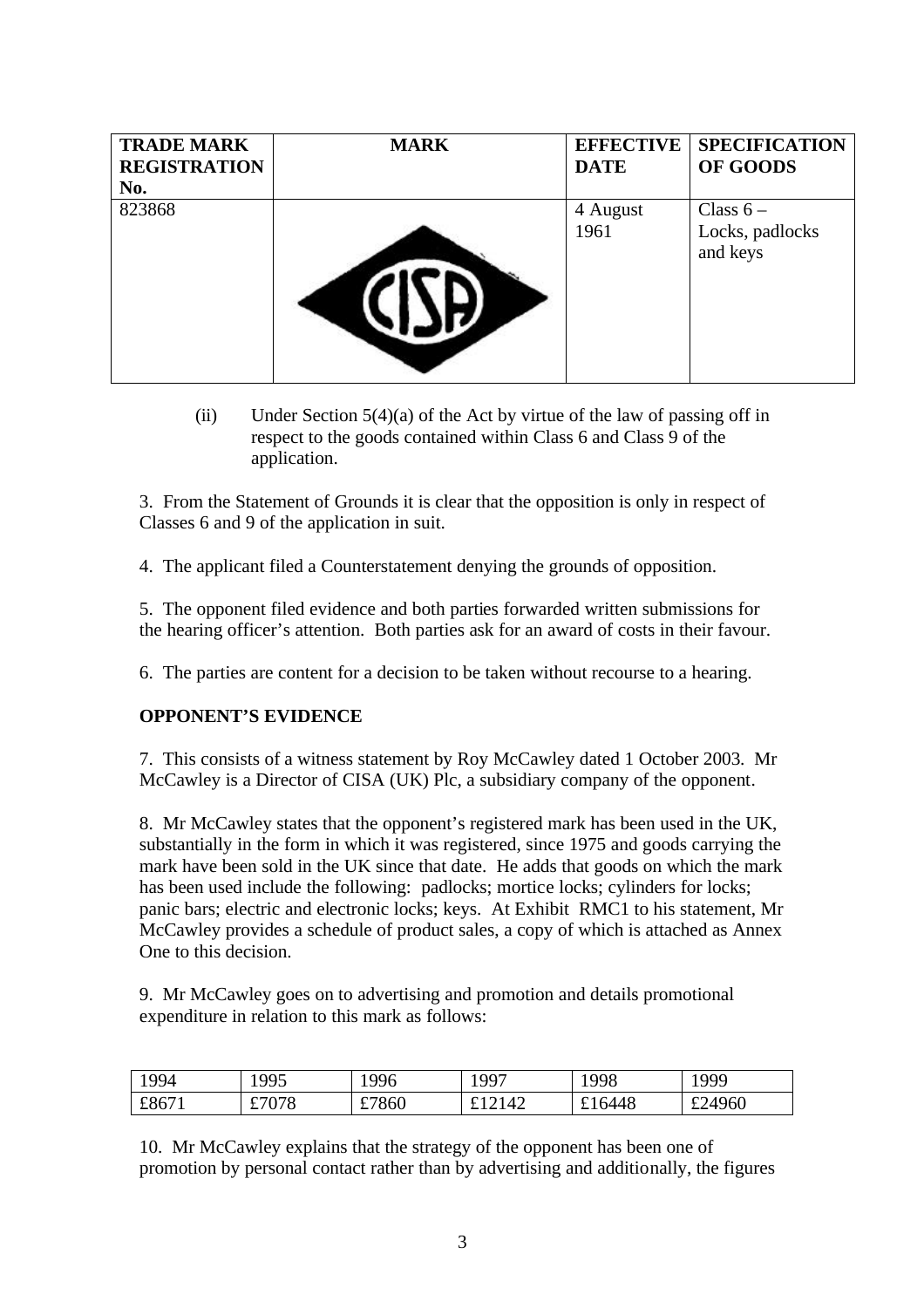do not include advertising and promotion by retailers. He adds that while the above figures are not excessively high they nevertheless represent a considerable presence, in promotional terms, within a tightly knit industry.

11. Mr McCawley states that the opponent's mark was publicised in relation to the products for which it is registered at a number of exhibitions in the United Kingdom between the years 1992 and 2000. In support he refers to Exhibit RMC2 to his statement which a list of these exhibitions with places and dates. Also Exhibit RMC3 details his company's exhibits at the Independent Hotelier 1998 Exhibition, together with a letter confirming the participation of his company. Furthermore, to Exhibit RMC4 contains a swatch of photographs showing his company's stand at the Hospitality Show in February 1999 and Exhibit RMC5 contains a swatch of photographs depicting his company's stand at Hotelympia in January 2000.

12. Mr McCawley states that advertisements have been placed, inter alia, in GS Magazine, the Essential Product Guide for Hotels and Restaurants, Architectural Profile, Hotels Magazine, Glass and Glazing, National Merchant Banks Society, Hardware Buyers Guide, Building Update, Construction Magazine, Hotel, Product Information Review, the British Hotel and Catering and Institutional Purchasers Data Base, and Architectural Ironmongery Journal. Exhibit RMC7 to Mr McCawley's statement contains a swatch of such advertisements and publicity material. Exhibit RMC7 also shows a mouse mat and an excerpt from an article in the December 1999 issue of Hotel & Restaurant.

13. Mr McCawley goes on to draw attention to Exhibit RMC8 to his statement which comprises copies of a CISA Catalogue for the UK for August 1999 and an Architectural Ironmongers Net Price list for the year 1999, together with a number of informative CISA booklets and leaflets which describe the products. All these items carry the CISA Trade Mark. In addition, Exhibit RMC8 contains a CISA catalogue from the year 1980, showing the original form of the mark as registered and depicting a number of examples of products carrying that same mark. He next refers to Exhibit RMC9 to his statement which contains examples of packaging and labels, showing use of the CISA Mark.

14. Mr McCawley also refers to Exhibit RMC10 to his statement a swatch of orders from outside companies for CISA products.

15. Mr McCawley goes on to make a number of submissions in relation to the issue of similarity and the likelihood of confusion.

16. In relation to the opponent's reputation, Mr McCawley refers to the following Exhibits to his statement:

- (i) Exhibit RMC13 a 1997 list of hotels throughout the world (including 83 in Great Britain) using CISA locks and safes;
- (ii) Exhibit RMC14 a swatch of letters sent to the opponent by wellknown international hotel chains, praising the opponent's products and concerning the use of the products.
- (iii) Exhibits RMC15 a booklet about the history of the applicant.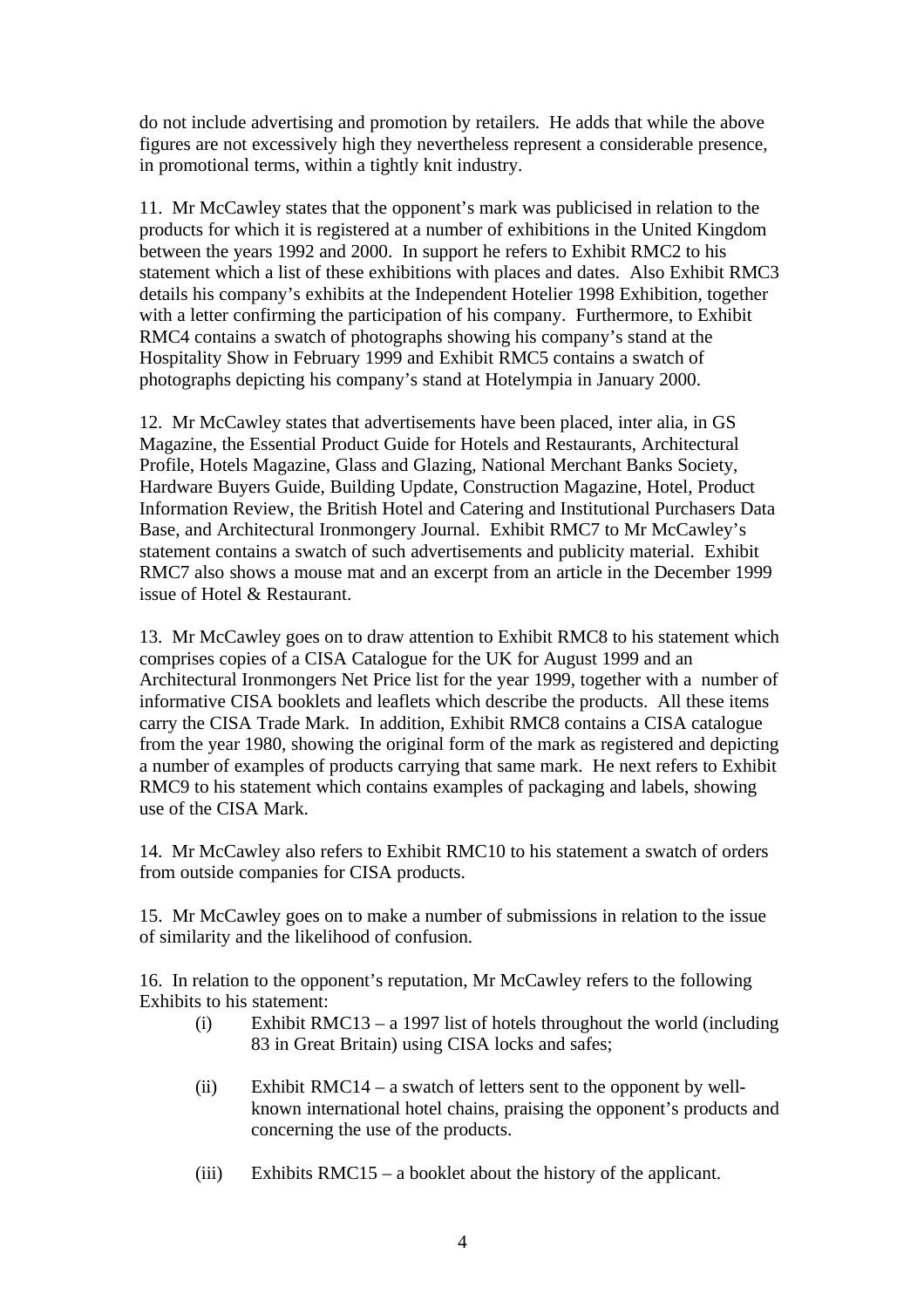17. Mr McCawley draws attention at Exhibit RMC18 to the result of a search which has been carried out for all trade marks covering the UK either applied for or registered in Classes 6 and 9 and beginning with the letters CIS. He concludes that on the date the search was carried out (November 2001) there were no other marks, either registered or applied for in these classes which covered either locks or other security products and which began with the letters CIS. In Mr McCawley's view this demonstrates that it cannot be argued by the applicant that there are a number of existing marks similar to the mark CISA and covering locks and other security products. Apart from the marks of the opponent, there is no other mark, covering the UK and beginning with the letters CIS, which is applied for or registered in respect of locks and security products except the registrations of the opponent.

### **OPPONENT'S WRITTEN SUBMISSIONS**

18. The opponent's written submissions are attached to a letter dated 5 November 2004 from Fry Heath Spence, the opponent's professional advisors in these proceedings.

19. In relation to the comparison of marks the opponent states that it wishes to concentrate upon three forms of reasonable and fair use and makes the following comments in paragraphs 8 to 18 of its submissions:

#### "*CISA word vs. CIS word*

The first is the form in which this mark will inevitably be used in communication. The word CISA appearing in the centre is a prominent part of the mark and is the only part that can be enunciated or typed. When referred to while speaking, or by telephone, or by email or other electronic communication, the mark will be referred to as "CISA", IE THE WORD. This is, of course, the phonetic appreciation called for by *Sabel v Puma*.

This is not to say that all word and device marks given automatic rights to the word included therein. Each case will stand on its merits, taking into account the absolute levels of distinctiveness of the word element and the device element, and where the balance of distinctiveness lies. In this case, the word is very much more distinctive, and the inherent distinctiveness of the lozenge (etc is not overwhelming. Accordingly, the recollection of the potential purchaser presented with the mark will be of the word element.

This comparison, of the words CISA and CIS BUILDINGS CIS HOME, CIS PERSONAL POSSESSIONS and CIS CONTENTS is straightforward. RMA18 confirms that there are no other marks registered in or in respect of the UK, in the industry sector concerned, which start with the CIS- element. Mr McCawley confirms that he is not aware of any other trade marks prefixed CIS used in the UK for locks and security products, evidence that the applicants chose not to challenge.

The suffixes, viz BUILDINGS, HOME, PERSONAL POSSESSIONS and CONTENTS are all very non-distinctive elements in the field of security.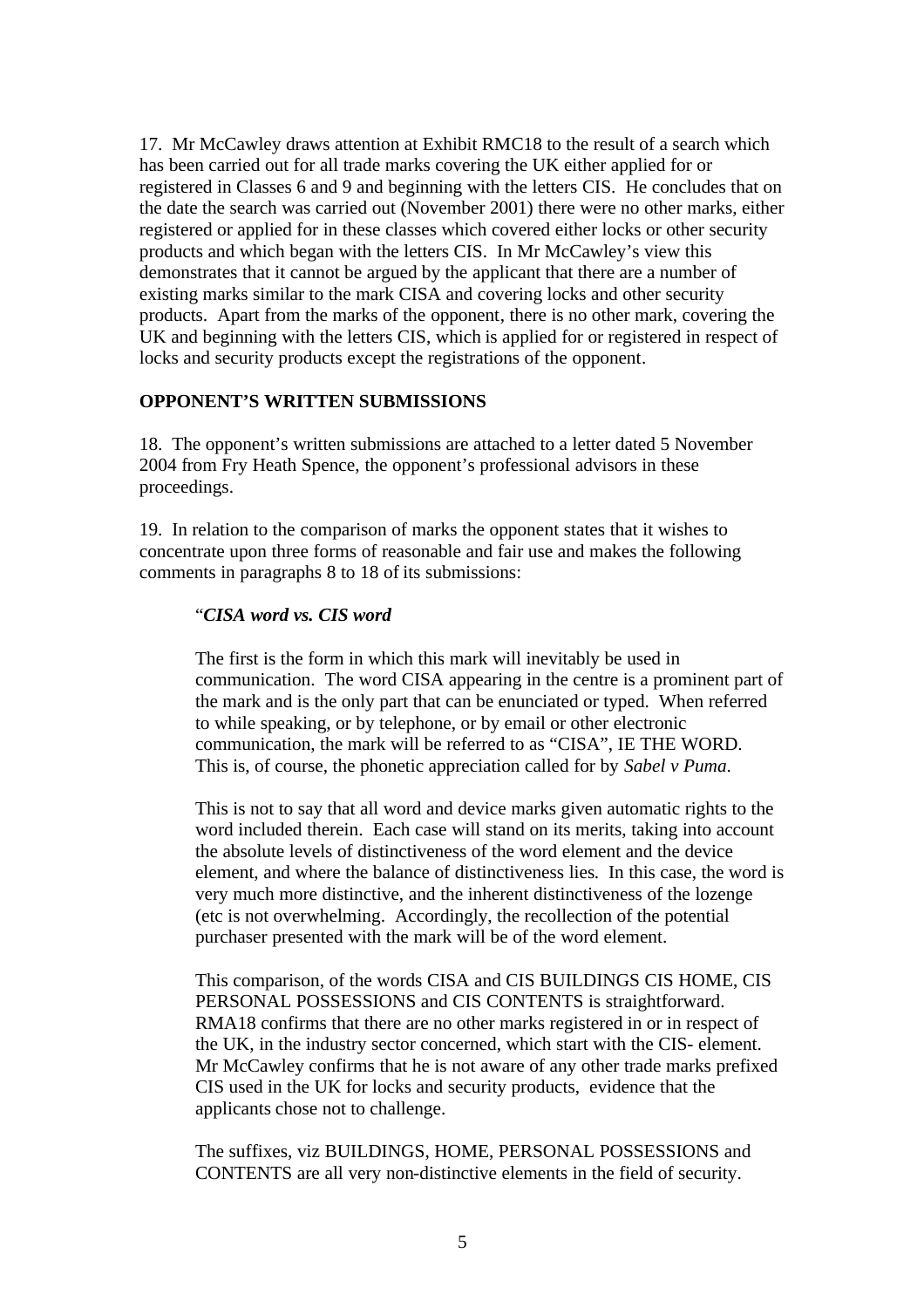They are all simple descriptions of the things that are being secured. One way of approaching this is to note that the potential purchaser will recall the distinctive element of these marks, ie CIS. *Sabel v Puma* calls for us to bear in mind, in particular, the distinctive and dominant components. Another is to note that such non-distinctive terms come within the 'halo' that is reasonable and fair use; the opponent produces a range of hotel-specific locks which it refers to as CISA HOTEL LINE (see RMA17); it must surely be entitled to produce a range of locks for private homes and refer to them as CISA HOME, and *mutatis mutandis* FOR THE OTHER SUFFIXES. The presence of these suffixes, non-distinctive as they are, does not therefore assist the applicant.

CISA and CIS differ only in the absence of the final letter 'A'. It is instructive to consider whether the applicant's mark would be allowed were the situation reversed; ie would CISA be regarded as dissimilar to a cited CIS? We think not. This leads to the conclusion that the marks are similar. Furthermore, it is well established that the initial parts of the mark are the most memorable; in this case the mark in question is identical to that very part of the applicant's mark. Again, this leads to a conclusion of similarity.

Mr McCawley gives evidence at several points in his witness statement (paragraphs 15, 16, 18 and 26) to the effect that he considers the marks to be similar and that confusion is likely. The proprietor has chosen not to contest this evidence. No evidence as to non-similarity or unlikelihood of confusion has been offered; not even a simple witness statement by a person in their capacity as a potential customer.

#### *CISA device vs. CIS device etc*

The second form of reasonable and fair use is that of the CISA device as set out above, and the CIS mark presented within a similar border. If the applications are allowed, then the applicant will in practice be permitted to use the marks in whatever manner they think fit. This includes use within reasonably simple border styles, such as that of the CISA device.

Again, the only difference will be the absence of the final 'A' and the presence of the non-distinctive suffixes. Our comments at paragraphs 10 to 13 are repeated.

#### *CISA device vs. CIS (etc) words*

The third form of reasonable and fair use if, of course, the CIS mark as registered and the CISA device as registered.

In this case, there is an additional point of difference in that the applicant's mark includes the ellipse and lozenge devices. However, as noted above, the word CISA appearing in the centre is a prominent part of the mark and is the only part that can be enunciated or typed. When referred to while speaking, or by telephone, or by email or other electronic communication, the mark will be referred to as CISA. Thus, the imperfect recollection of the potential purchaser who saw the CISA device mark would be that she or he had been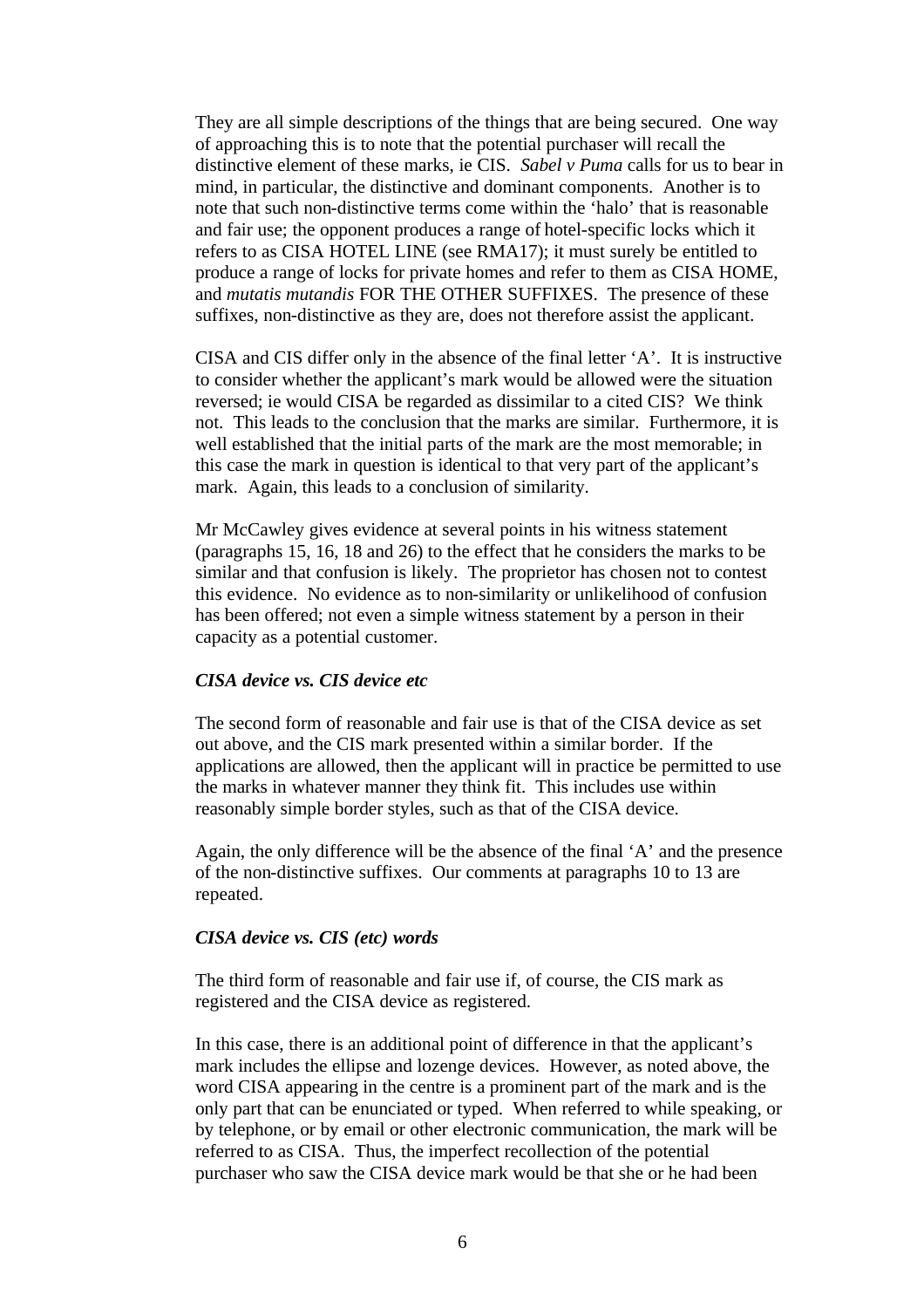offered CISA-branded products. The level of distinctiveness which may or may not be held by the lozenge (etc) will not be enough to outweigh the inherent distinctiveness of the CISA word. As noted above, it is the distinctive components that are (*inter alia*) to be particularly borne in mind in line with *Sabel v Puma*.

It is interesting in these cases to ponder what part of the applicant's mark led to the examiner's decision to allow the application when it was made in 1961. Whilst we can only surmise we doubt that it was the lozenge border that so impressed the examiner."

20. Turning to the comparison of goods the opponent, in paragraphs 33 and 34 of its written submissions, states that:

| <b>Metal Locks</b>                               | Identical to: "Locks" |
|--------------------------------------------------|-----------------------|
|                                                  |                       |
| Parts and fittings for metal locks               |                       |
|                                                  |                       |
|                                                  |                       |
| Parts and fittings for metal doors               |                       |
|                                                  |                       |
|                                                  |                       |
| Electric locks                                   |                       |
|                                                  |                       |
| Electric security devices (being electric locks) |                       |
|                                                  |                       |
|                                                  |                       |
| Parts and fittings for electric locks (etc)      |                       |
|                                                  |                       |
| Metal doors                                      | Similar to: "Locks"   |
|                                                  |                       |
|                                                  |                       |
| Electric security devices (not being electric    |                       |
| locks)                                           |                       |
|                                                  |                       |
|                                                  |                       |
| <b>Alarms</b>                                    |                       |
|                                                  |                       |
| Parts and fittings for these goods               |                       |
|                                                  |                       |

"This can be summarised as:

The goods in Classes 6 and 9 of the opposed applications are all therefore either identical or similar to the goods of the opponent's registration."

21. In relation to Section 5(4)(a) the opponent claims that the scale of its use has been significant and has had a significant impact and that as the respective marks are similar, confusion would result.

22. On costs, regardless of the outcome the opponent submits that the Registrar's normal scale is appropriate.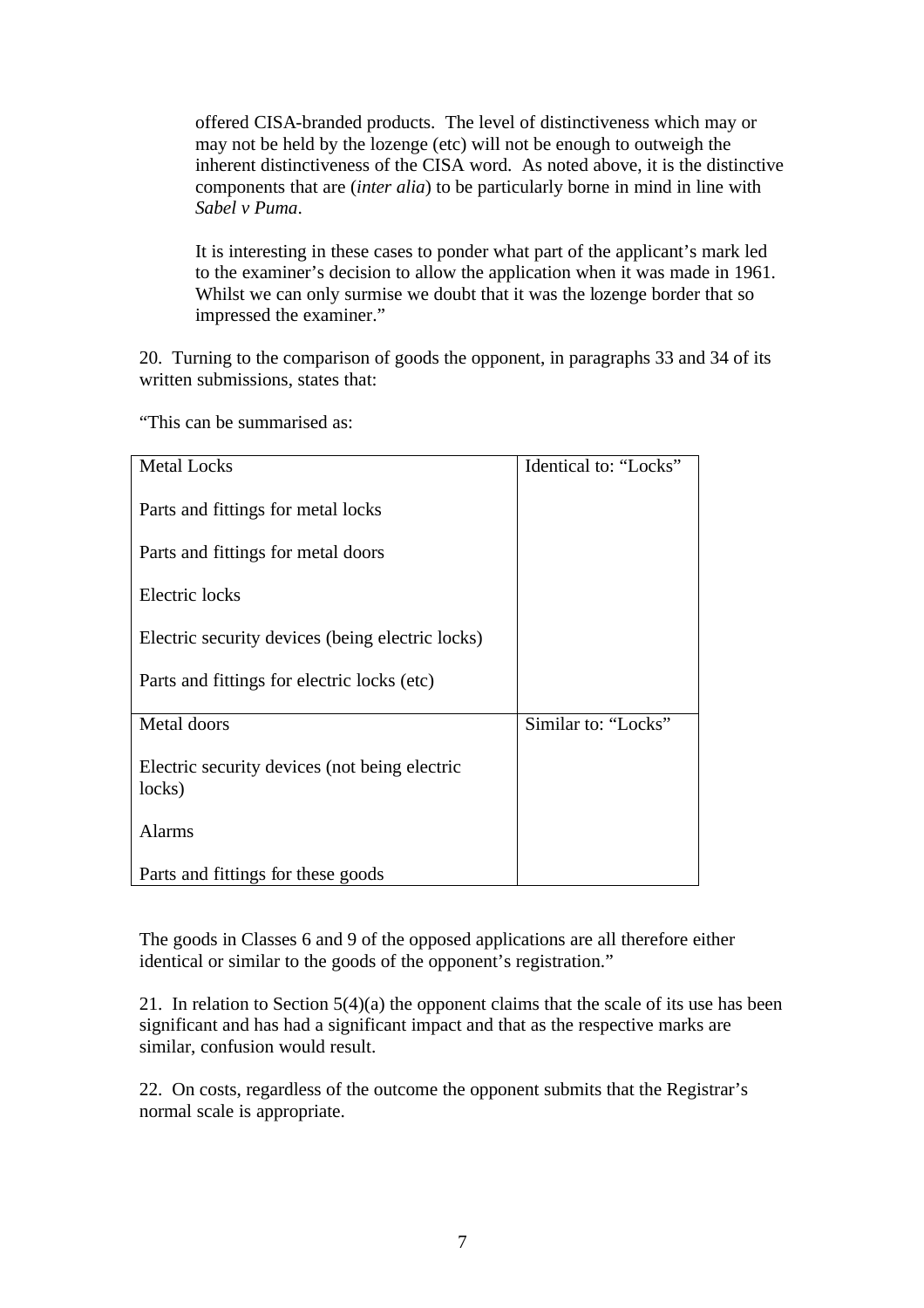# **APPLICANT'S WRITTEN SUBMISSIONS**

23. The applicant's written submissions are attached to a letter dated 4 November 2004 from Wilson Gunn M'Caw, the applicant's professional representatives in these proceedings.

24. In relation to the comparison of the marks, the applicant makes the following points:

### "**Visual Comparison**

The applicant's mark in each case is CIS in combination with another word element or elements. The applicant's mark is, in each case, much longer than the opponent's mark. The applicant's marks do not contain any logo element or any stylisation, whereas the opponent's mark comprises of letters which are highly stylised within a distinctive logo.

The only visual similarity between the marks is the letters in common CIS, however this small similarity is outweighed by the material differences in the additional elements of the applicant's and opponent's marks.

### **Aural Comparison**

In normal usage the opponent's mark would be referred to as the CISA logo whereas the applicant's marks would be CIS BUILDING, CIS HOME, CIS PERSONAL POSSESSIONS, CIS CONTENTS. It is submitted that there is no aural similarity between the marks.

#### **Conceptual Comparison**

"The applicant's marks do have connotations, as they contain everyday words with clear meanings. The words BUILDINGS, HOME, PERSONAL POSSESSIONS and CONTENTS would make a consumer think of insurance, particularly when the words are used in conjunction with CIS which would be recognised as an abbreviation of the well known insurance company. The opponent's mark has no clear conceptual meaning. It is consequently submitted that there is no conceptual similarity between any of the marks."

25. Turning to the goods at issue, the applicant submits:

#### "**Comparison of the goods**

The applicant's goods of the registration are 'locks, padlocks and keys", and the additional goods on which they claim to have used the mark are "security systems". The goods and services of the application which are the subject of the opposition are those in classes 6 and 9. It is of course admitted that "metal locks" and "electric locks" are identical or similar goods to "locks".

Taking into account the criteria for the comparison of goods and services outlined in the case of **British Sugar Plc v James Robertson & Sons**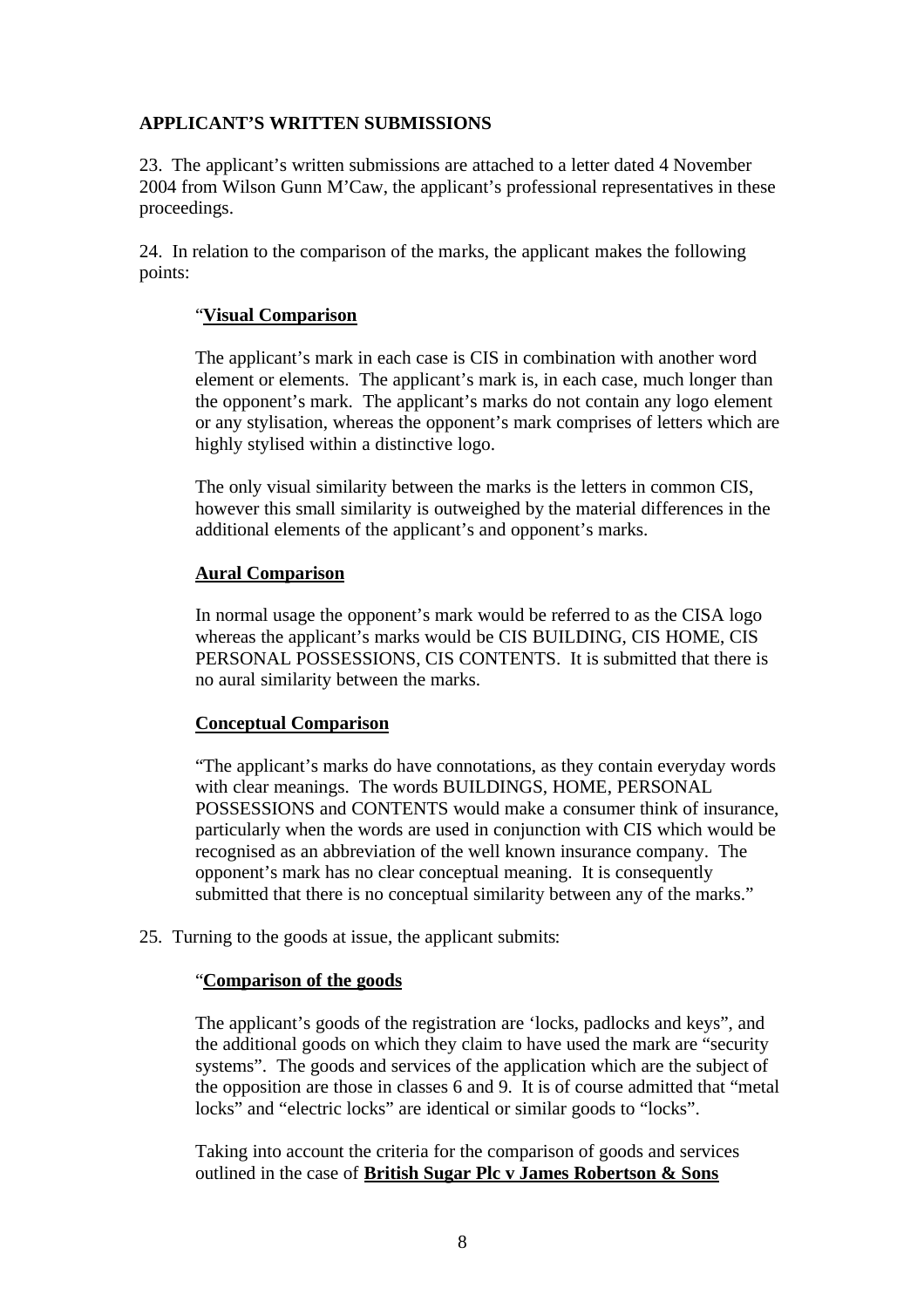**Limited [1996] RPC 281** we submit that none of the other goods and services of the application are identical to or similar with the applicant's goods.

Metal doors, alarms, and electric security devices differ in their nature, uses, users and trade channels from the applicant's goods.

# **Conclusion**

The applicant submits that the marks in suit are not confusingly similar and further that there is similarity of goods to only a very limited extent. The opposition for invalidity based on Section 5(2)(b) should consequently be rejected."

26. On the Section 5(4)(a) ground, the applicant denies that the opponent possesses goodwill in its mark and states that as the marks are not similar, there is no misrepresentation.

27. The applicant requests a full award of costs as negotiations on a possible settlement were broken off by the opponent and the applicant has been put to the expense of preparing and filing submissions.

28. This completes my summary of the evidence and submissions filed in these proceedings. I now turn to the decision.

### **DECISION**

29. Firstly I go the Section 5(2)(b) ground. Section 5(2) of the Act reads as follows:

"5(2) A trade mark shall not be registered if because -

- (a) it is identical with an earlier trade mark and is to be registered for goods or services similar to those for which the earlier trade mark is protected, or
- (b) it is similar to an earlier trade mark and is to be registered for goods or services identical with or similar to those for which the earlier trade mark is protected,

there exists a likelihood of confusion on the part of the public, which includes the likelihood of association with the earlier trade mark."

30. An earlier right is defined in Section 6, the relevant parts state:

"6.-(1) In this Act an "earlier trade mark" means -

(a) a registered trade mark, international trade mark (UK) or Community trade mark which has a date of application for registration earlier than that of the trade mark in question, taking account (where appropriate) of the priorities claimed in respect of the trade marks."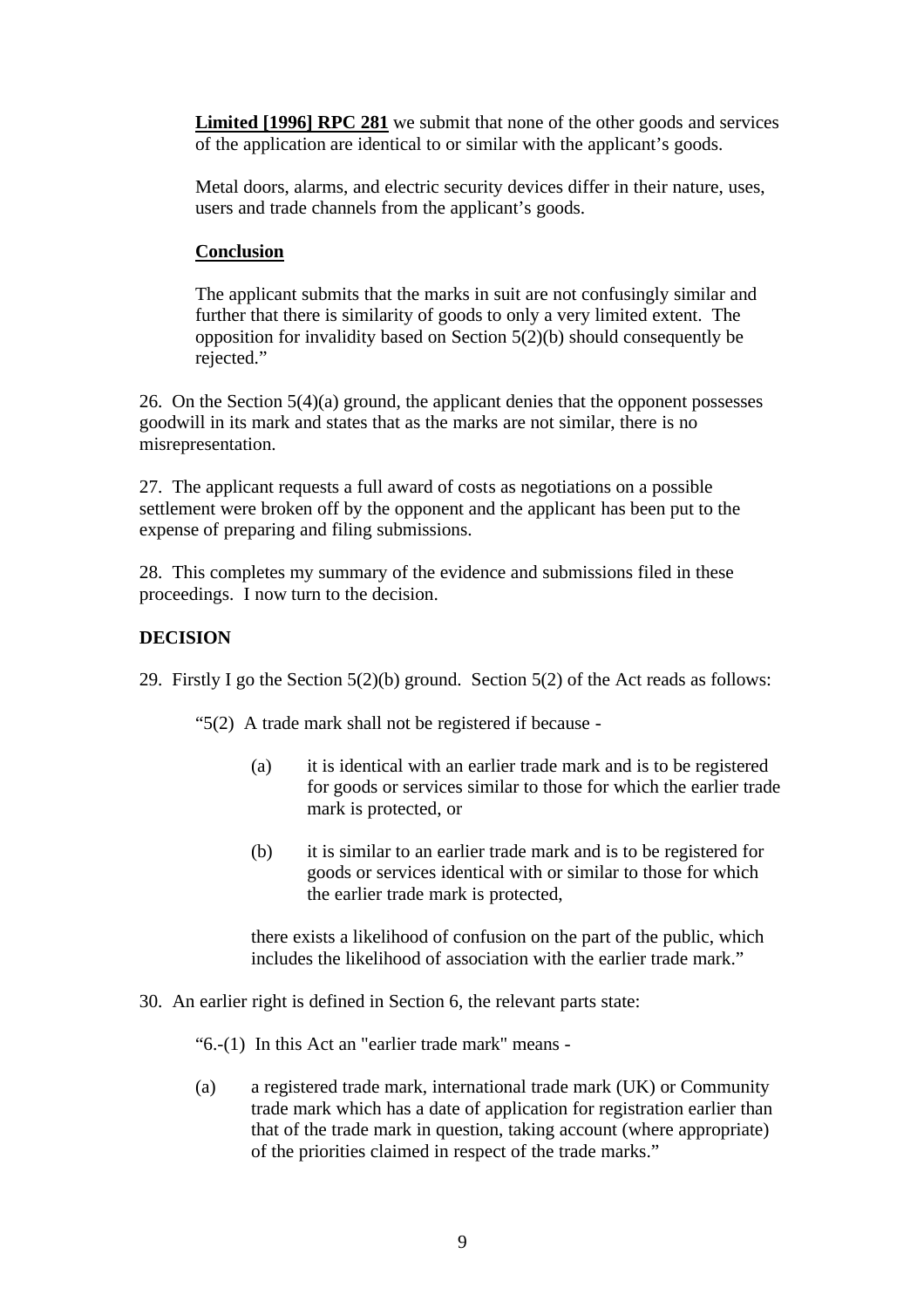31. I take into account the guidance provided by the European Court of Justice (ECJ) in *Sabel BV v Puma AG* [1998] E.T.M.R. 1, *Canon Kabushiki Kaisha v Metro-Goldwyn-Mayer Inc* [1999] E.T.M.R. 1, *Lloyd Schuhfabrik Meyer & Co GmbH v Klijsen Handel B.V.* [2000] F.S.R. 77 and *Marca Mode CV v Adidas AG* [2000] E.T.M.R. 723.

32. It is clear from these cases that:

- (a) the likelihood of confusion must be appreciated globally, taking account of all relevant factors; *Sabel BV v Puma AG*;
- (b) the matter must be judged through the eyes of the average consumer of the goods/services in question; Sabel BV v. Puma AG, who is deemed to be reasonably well informed and reasonably circumspect and observant - but who rarely has the chance to make direct comparisons between marks and must instead rely upon the imperfect picture of them he has kept in his mind; Lloyd Schuhfabrik Meyer & Co. GmbH v. Klijsen Handel B.V;
- (c) the average consumer normally perceives a mark as a whole and does not proceed to analyse its various details; Sabel BV v. Puma AG;
- (d) the visual, aural and conceptual similarities of the marks must therefore be assessed by reference to the overall impressions created by the marks bearing in mind their distinctive and dominant components; Sabel BV v. Puma AG;
- (e) a lesser degree of similarity between the marks may be offset by a greater degree of similarity between the goods, and vice versa; Canon Kabushiki Kaisha v. Metro-Goldwyn-Mayer Inc;
- (f) there is a greater likelihood of confusion where the earlier trade mark has a highly distinctive character, either per se or because of the use that has been made of it; Sabel BV v. Puma AG;
- (g) account should be taken on the inherent characteristics of the mark, including the fact that it does or does not contain an element descriptive of the goods or services for which it was registered; Lloyd;
- (h) mere association, in the sense that the later mark brings the earlier mark to mind, is not sufficient for the purposes of Section 5(2); Sabel BV v. Puma AG;
- (i) further, the reputation of a mark does not give grounds for presuming a likelihood of confusion simply because of a likelihood of association in the strict sense; Marca Mode CV v. Adidas AG;
- (j) but if the association between the marks causes the public to wrongly believe that the respective goods come from the same or economically linked undertakings, there is a likelihood of confusion within the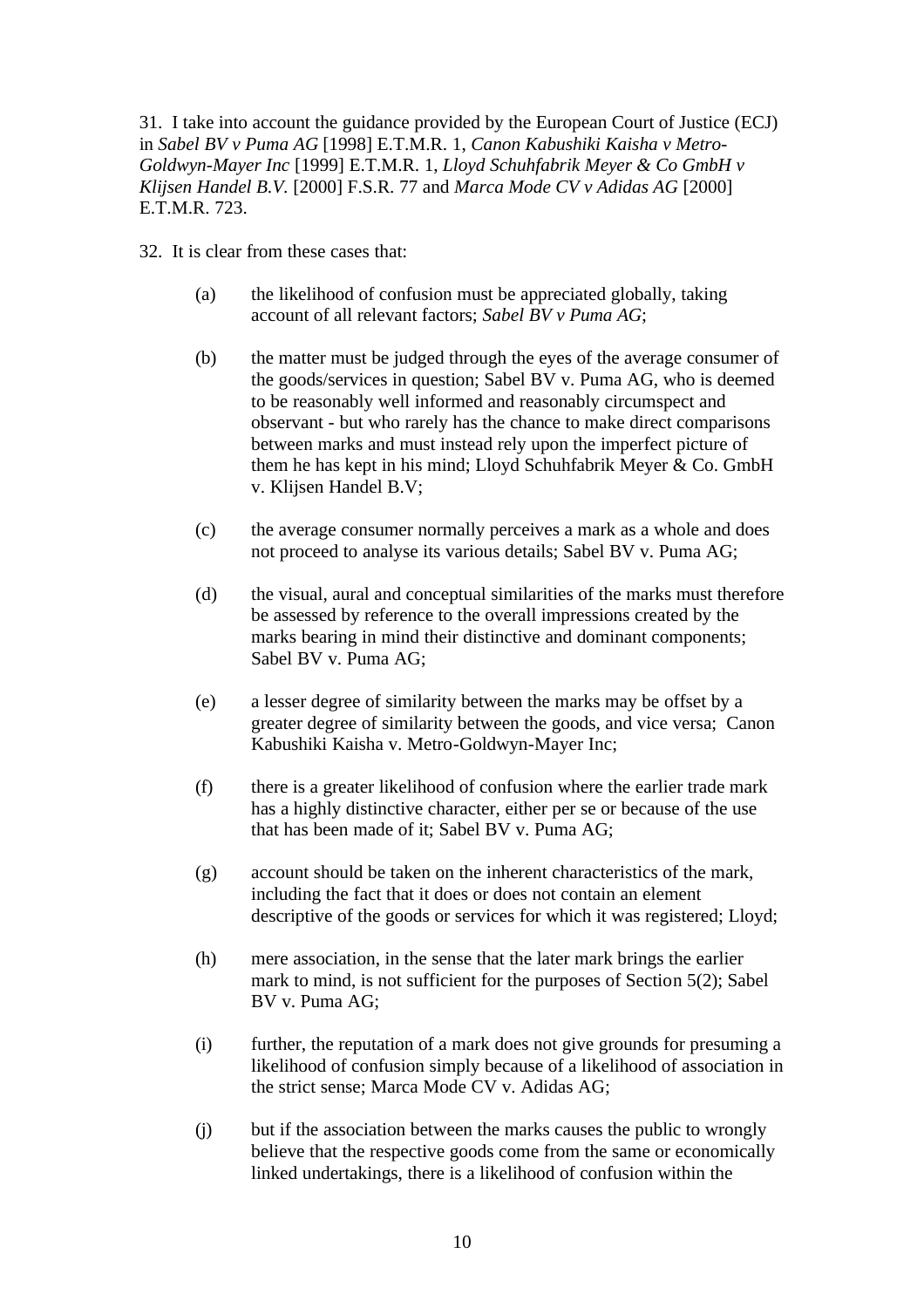meaning of the section; Canon Kabushiki Kaisha v. Metro-Goldwyn-Mayer Inc.

33. The reputation of a trade mark is an element to which importance may be attached in Section 5(2) considerations in that it may enhance the distinctive character of the mark at issue and widen the penumbra of protection for such a mark. The opponent has filed evidence relating to the use of its CISA trade mark. While the evidence confirms use of the mark as registered (and also in other formats) and provides information on the turnover of goods sold, it provides no evidence of the opponent's market share or the extent of its reputation. Given the very large market for the goods for which the mark is registered – locks, padlocks and keys – it seems to me that the turnover details provided may not indicate a particularly high market share and do not enable me to infer that the opponent has an especially great reputation under the mark. Furthermore, expenditure on the marketing and promotion of the mark while significant is by no means remarkable and there are no details as to the extent of the circulation of the catalogues and advertising material referred to in the evidence. I would add that no supporting evidence from third parties or the trade has been filed.

34. On the evidence filed, I have no doubt that the opponent possesses goodwill and a not insignificant reputation in its earlier mark. However, it has not been shown to be a household name amongst the relevant public.

35. The effect of reputation on the global consideration of a likelihood of confusion under Section 5(2)(b) of the Act was recently considered by David Kitchen QC sitting as the Appointed Person in *Steelco Trade Mark* (BL O/268/04). Mr Kitchen concluded at paragraph 17 of his decision:

"The global assessment of the likelihood of confusion must therefore be based on all the circumstances. These include an assessment of the distinctive character of the earlier mark. When the mark has been used on a significant scale that distinctiveness will depend upon a combination of its inherent nature and its factual distinctiveness. I do not detect in the principles established by the European Court of Justice any intention to limit the assessment of distinctiveness acquired through use to those marks which have become household names. Accordingly, I believe the observations of Mr Thorley Q.C in *DUONEBS* should not be seen as of general application irrespective of the circumstances of the case. The recognition of the earlier trade mark in the market is one of the factors which must be taken into account in making the overall global assessment of the likelihood of confusion."

36. In the present case it seems to me that the opponent's earlier mark on a balance of its reputation and inherent nature is fully distinctive and deserving of a wide penumbra of protection. In my view CISA would be perceived as an invented word by the relevant customer and it is not a word which has a reference to the goods at issue.

37. In essence the test under Section 5(2) is whether there are similarities in marks and goods and/or services which would combine to create a likelihood of confusion. The likelihood of confusion must be appreciated globally and I need to address the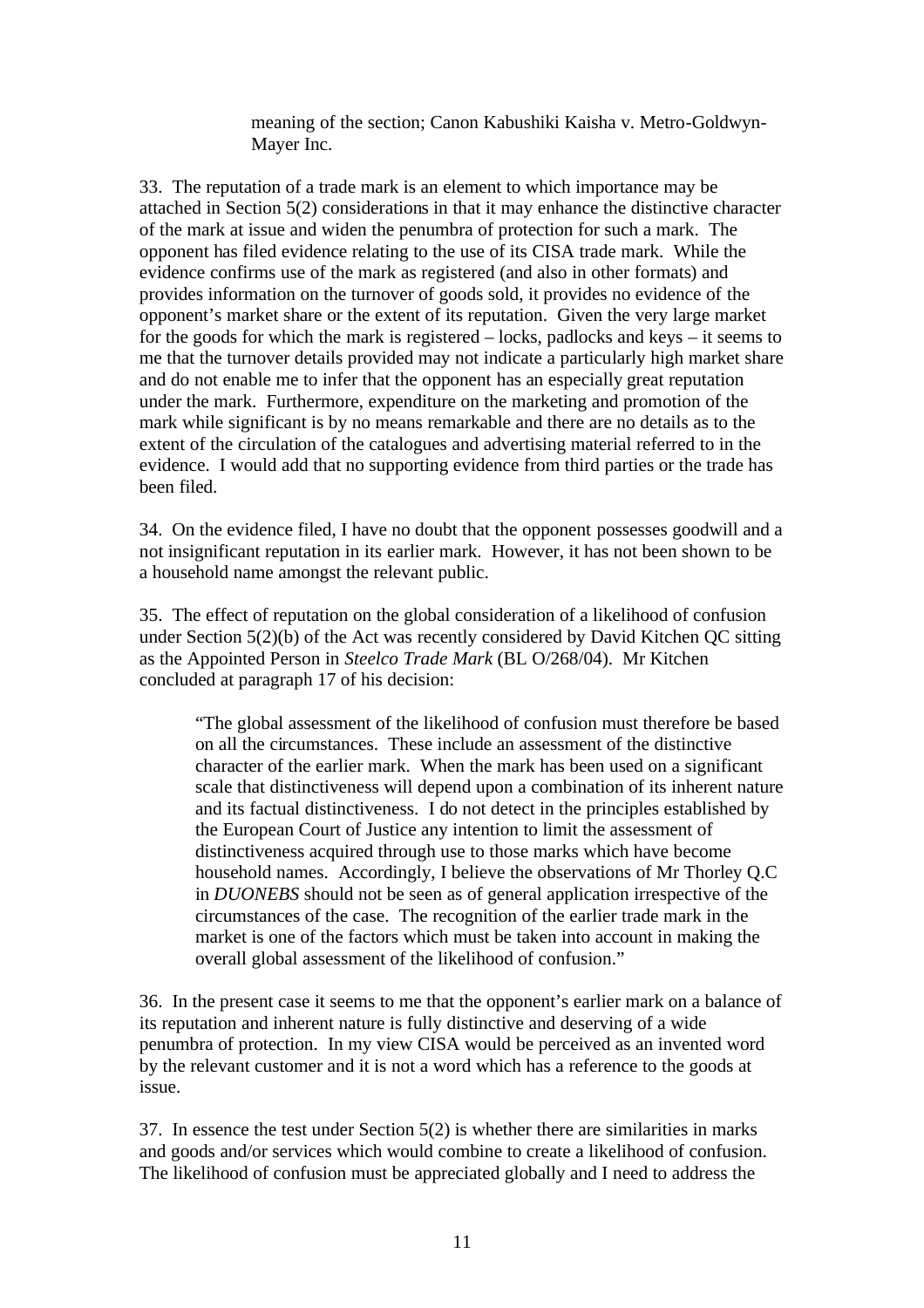degree of visual, aural and conceptual similarity between the marks, evaluating the importance to be attached to those differing elements, taking into account the degree of similarity in the goods, the category of goods in question and how they are marketed. Furthermore, in addition to making comparisons which take into account the actual use of the respective marks, I must compare the application and the opponent's earlier registration on the basis of their inherent characteristics assuming normal and fair use of the marks on a full range of the goods within the respective specifications.

38. In its evidence the opponent has drawn attention to the results of a search of the UK Trade Marks Register in Classes 6 and 9 in respect of marks beginning with the letters CIS. This amounts to no more than 'state of the register' information and is of no real assistance – *British Sugar Plc v James Robertson & Sons Ltd* [1996] RPC 281. My decision involves a comparison of the applicant's and opponent's particular marks and must be made on its own merits.

39. I now go on to a comparison of the applicant's goods with the opponent's goods.

40. In determining whether the services covered by the application are similar to the goods covered by the earlier trade mark I have considered the guidelines formulated by Jacob J in *British Sugar Plc v James Robertson & Sons Ltd* [1996] RPC 281 (pages 296, 297) as set below:

"The following factors must be relevant in considering whether there is or is not similarity:

- (a) the respective uses of the respective goods or services;
- (b) The respective users of the respective goods or services;
- (c) The physical nature of the goods or acts of services;
- (d) The respective trade channels through which the goods or services reach the market;
- (e) In the case of self-serve consumer items, where in particular they are respectively found or likely to be found in supermarkets and n particular whether they are, or likely to be, found on the same or different shelves;
- (f) The extent to which the respective goods or services are competitive. This inquiry may take into account how those in the trade classify goods, for instance whether market research companies, who of course act for the industry, put the goods or services in the same or different sectors"

41. Whilst I acknowledge that in the view of the CANON-MGM- judgement by the European Court of Justice (3-39/97) the Treat case may no longer by wholly relied upon, the ECJ said the factors identified by the UK government in its submissions (which are listed in *TREAT*) are still relevant in respect of a comparison of goods.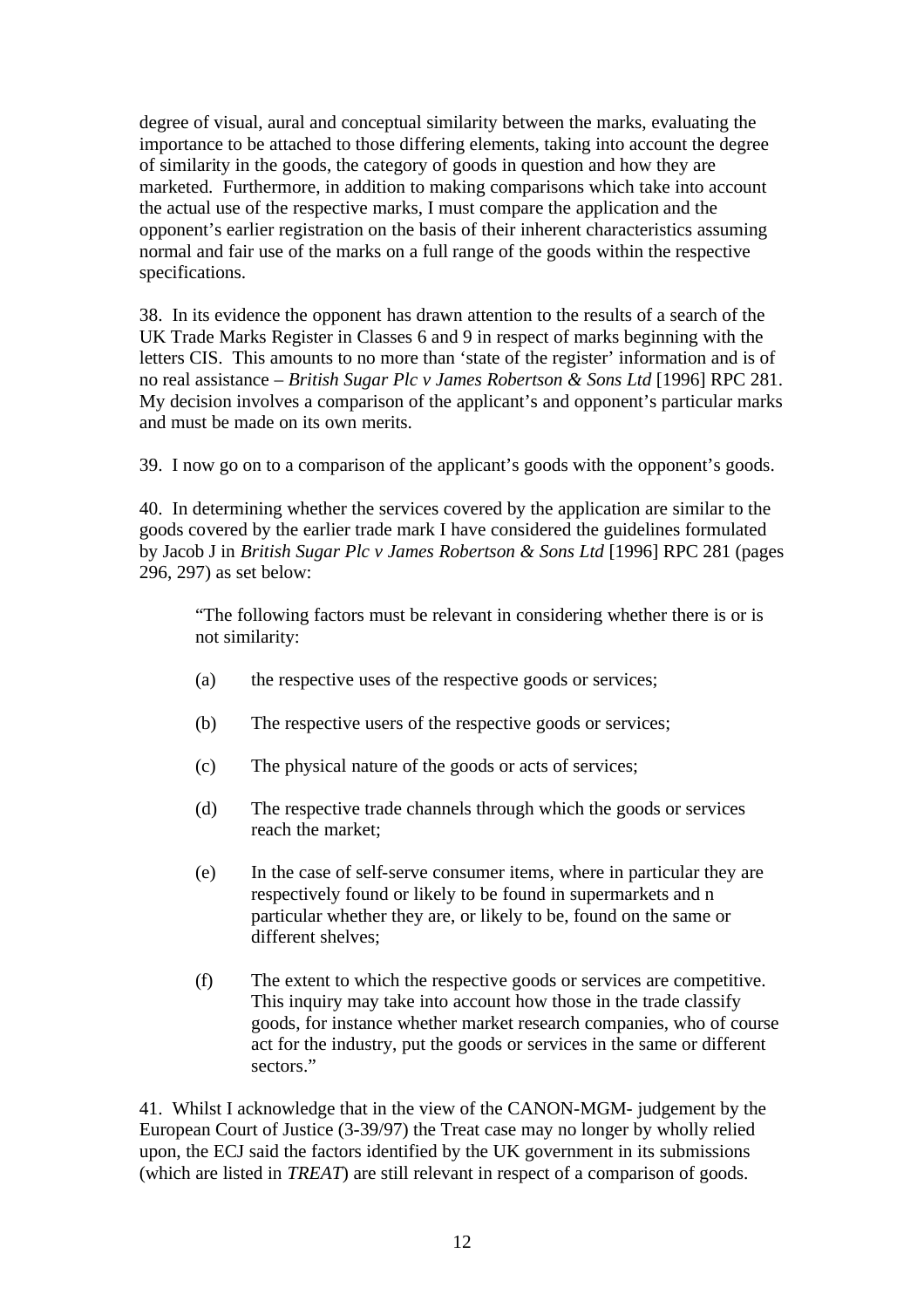42. In its written submissions the applicant sensibly concedes that its metal locks in Class 6 and electronic locks in Class 9 are identical and similar to those goods encompassed within the specification of the opponent's earlier registration. It denies that there is similarity between its remaining goods.

43. In relation to Class 6 the opponent claims that metal doors, parts and fittings are similar to its locks, padlocks and keys in Class 6. It seems to me that while the respective goods may share a function in keeping property secure and may be purchased at the same time eg doors with locks are supplied as a package by installers or through "D.I.Y." outlets. A door possesses more general additional applications and the manufacturers and the suppliers of the respective goods are usually different, specialised undertakings. Doors and locks/keys are complementary goods and are therefore similar to some degree. However, I do not, on balance, believe them to be closely similar in that the relevant public would not, necessarily believe that the goods as emanated from the same business undertaking ie. locks and doors are specialised products, usually manufactured and supplied by different undertakings.

44. Turning to the position on the Class 6 "parts and fittings", it seems to me that a "lock" may, in ordinary language, be described as a part or fitting for a door.

45. I conclude that in relation to Class 6, the applicant's "metal locks" and "parts and fittings for the aforesaid goods" cover identical goods to that of the opponent's earlier registration and that "metal doors" possess some similarity.

46. Turning to Class 9, the opponent submits that alarms, electric security devices and parts and fittings for those goods are similar to its goods. I have no doubt that the description "electric security devices" encompasses "electric locks". Accordingly these goods and their parts and fittings are similar to the applicant's locks in Class 6. While "alarms" are security apparatus it seems to me that they are normally manufactured, supplied and purchased separately from locks, through different specialist suppliers, or in D.I.Y. outlets through different 'departments' or sections of the store. In my view "alarms" are not similar goods to "locks, padlocks and keys" but if I am wrong in this, any similarity is slight and I do not believe the relevant public would perceive that those particular goods emanate from the same source.

47. I now go to a comparison of the respective marks.

48. The application in suit consists of the two words CIS PERSONAL POSSESSIONS, the words PERSONAL POSSESSIONS being obvious dictionary words which clearly describing the type of possessions which are to be protected by the relevant goods. In relation to CIS, the applicant claims that it would be recognised as an abbreviation of the well known insurance company and therefore be perceived as three letters, as opposed to a word. No evidence of reputation has been filed by the applicant and even if I were to take judicial notice of reputation it would only be in relation to "insurance services" and not to the goods at issue in these proceedings. In my view CIS is likely to be perceived as an invented word in relation to the relevant goods. There is no separation or punctuation between the letters, to invite the customers to a different perception.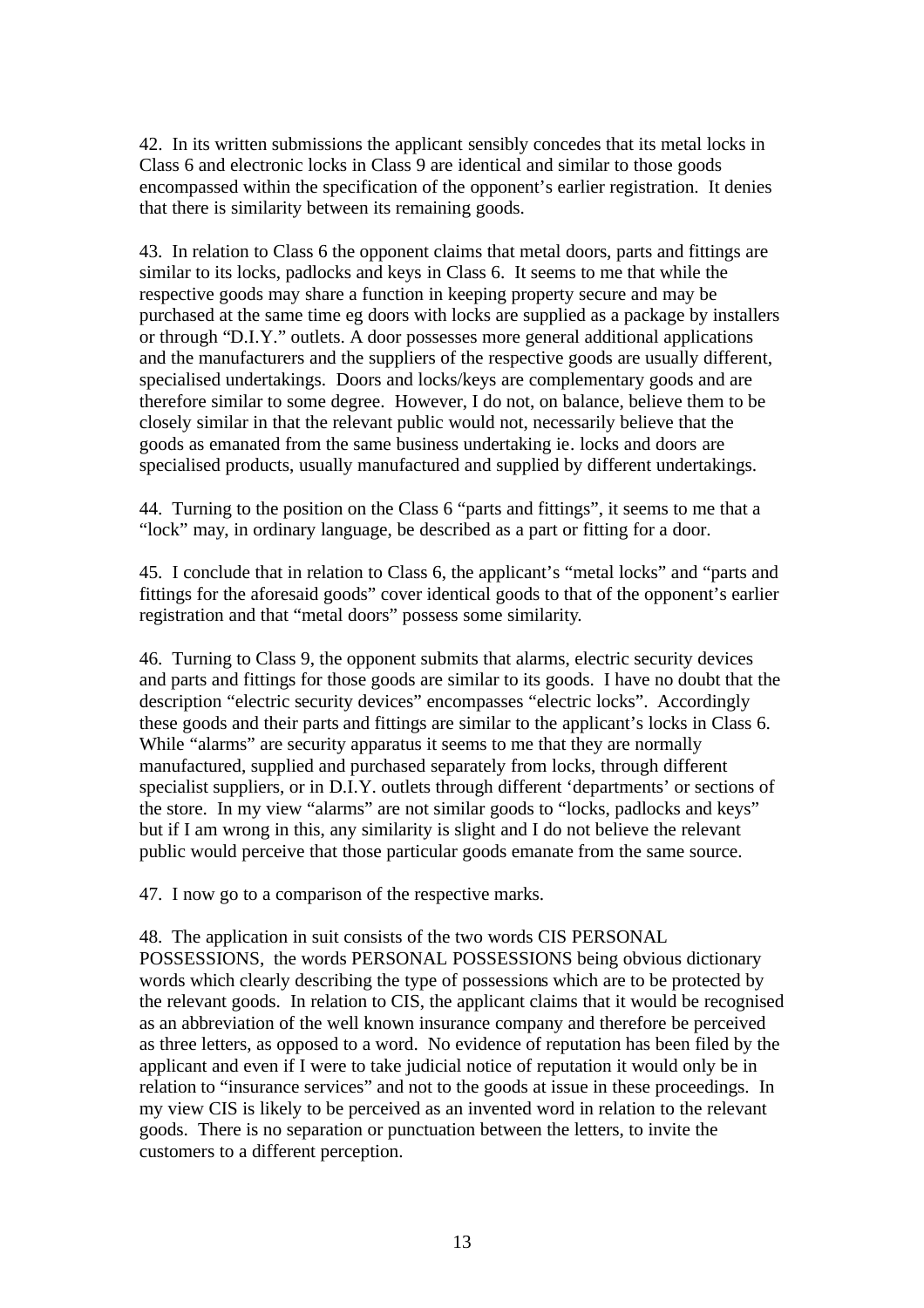49. The opponent's earlier mark comprises the four letters CISA, making an invented word, on a light oval background within a four sided "diamond" shaped device. As mentioned earlier in this decision, this is a highly distinctive mark deserving a wide penumbra of protection.

50. The guiding authorities make it clear that I must compare the marks as a whole and by reference to overall impression. However, as recognised in *Sabel BV v Puma AG* (mentioned earlier in this decision) in my comparison, reference will inevitably be made to the distinctiveness and dominance of individual elements. It is, of course, possible to over analyse marks and in doing so shift away from the real test which is how the marks would be perceived by customers in the normal course and circumstance of trade. I must bear this in mind when making the comparisons.

51. I go to a visual comparison of the respective marks. The word CISA incorporates CIS (the first word of the applicant's mark) in its first three letters. It differs to the mark in suit in that it contains an additional letter - its final letter, the letter A. Furthermore, the opponent's mark is presented within a background device and the applicant's mark contains the non-distinctive words PERSONAL POSSESSIONS. While the device is a prominent and noticeable element of the opponent's mark, it seems to me that the word CISA is the dominant, distinctive element of the mark as a whole. I would add that the invented word CIS is the dominant distinctive element of the applicant's mark. Notwithstanding that differences exist, it is my view that as the applicant's mark shares the first three letters of the prominent four letter word within the opponent's mark, overall visual similarity exists between the marks as a whole. The beginnings of words are more noticeable to the eye than their terminations, particularly in the context of highly distinctive invented words.

52. In relation to an aural comparison of the marks, it has long been held that in such comparisons "words speak louder than devices" and in this regard the significance of the background device to the opponent's registration is reduced. It seems to me that the opponent's mark would be described as CISA (pronounced SISA) and the applicant's mark CIS (pronounced SIS). PERSONAL POSSESSIONS. Dictionary words commencing with the letters CIS are invariably pronounced SIS eg cist, cistern, cistercian. While the word CISA contains an additional syllable, this is balanced by the fact that this difference is at the less noticeable termination of the word, rather than its commencement. While I do not lose sight of the fact that the applicant's mark also differs in that it contains the words PERSONAL POSSESSIONS, it seems to me that the non-distinctive nature of this word is such that it would not have any significant impact in the aural separation of the marks. Notwithstanding the differences, the aural similarity that does exist means that, in my view, there is overall aural similarity when the marks are compared in their totalities bearing in mind the highly distinctive nature of the invented word within the opponent's mark and the degree of commonality.

53. Next a conceptual comparison of the marks. As both marks contain invented words (the opponent's mark also containing a not readily describeable device element and the applicant's mark additional non-distinctive words), they do not possess a clearly defined conceptual identity. However, both marks contain invented words which share the letters CIS (the dominant distinctive element of the applicant's mark and the first three letters of the opponent's four letter word). Accordingly, there is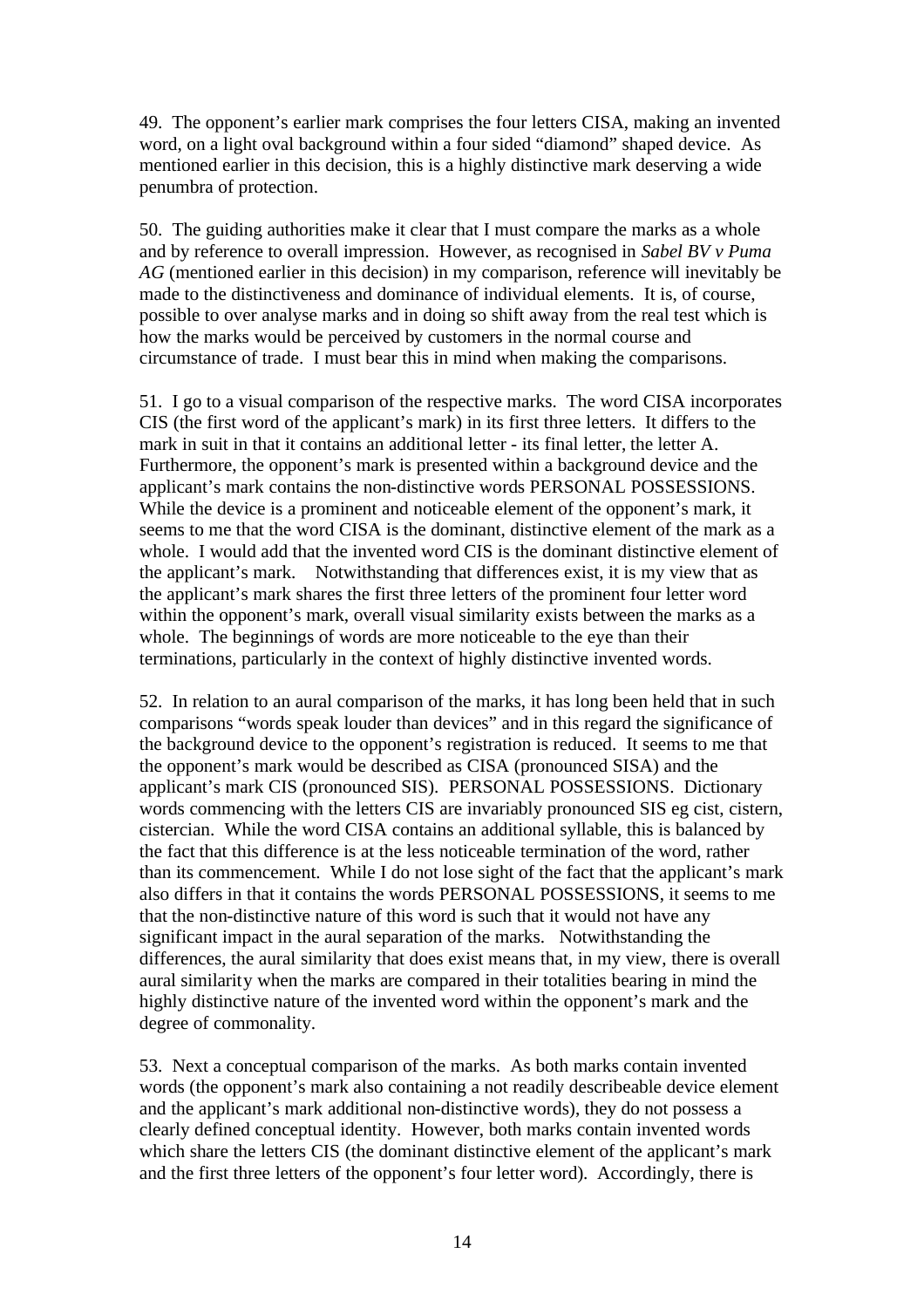some conceptual similarity overall, given the highly distinctive nature of the invented word within the opponent's mark and the degree of commonality.

54. The judgements of the European Court of Justice mentioned earlier in this decision make it clear that in my comparisons I must take into account the average customer for the goods and services, the category of goods and services in question and how they are marketed.

55. The customer for the relevant goods eg locks, door fittings etc. is the public at large as well as the trade. The relevant goods are sold/available through a wide variety of outlets and at a wide range of prices. In my view both the respective goods and services would normally be purchased with a good degree of care (which mitigates against confusion) but may be purchased on an infrequent basis, often following recommendation (which means imperfect recollection may prove a factor).

# **CONCLUSIONS**

56. On a global appreciation taking into account all the relevant factors, I have come to the following conclusions:

- (i) the opponent's earlier trade mark is highly distinctive and is deserving of a wide penumbra of protection;
- (ii) in relation to Class 6, the applicant's goods are identical and similar to those goods of the opponent, but the similarity between "metal doors" and the opponent's goods is relatively slight;
- (iii) in relation to Class 9, the applicant's "electric locks" "electric security devices" and parts and fittings for these goods are similar to those goods of the opponent's earlier registration but, "alarms" and parts and fittings for alarms are not similar goods;
- (iv) the applicant's mark is visually, aurally and conceptually similar to the opponent's earlier registered mark;
- (v) while the nature of the goods means that the customer would be relatively discerning, the identity and/or degree of similarity between the goods of the opponent and the goods of the applicant, together with the degree of similarity between the respective marks is such that, in all the circumstances, there is a likelihood of confusion in relation to –
	- a) "Metal locks" and "parts and fittings for the aforesaid goods" in Class 6,
	- b) "Electric locks", "Electric security devices", "parts and fittings for the aforesaid goods" in Class 9,

but no likelihood of confusion exists in relation to "metal doors" in Class 8 and "alarms" in Class 9 as any degree of similarity in the goods is slight.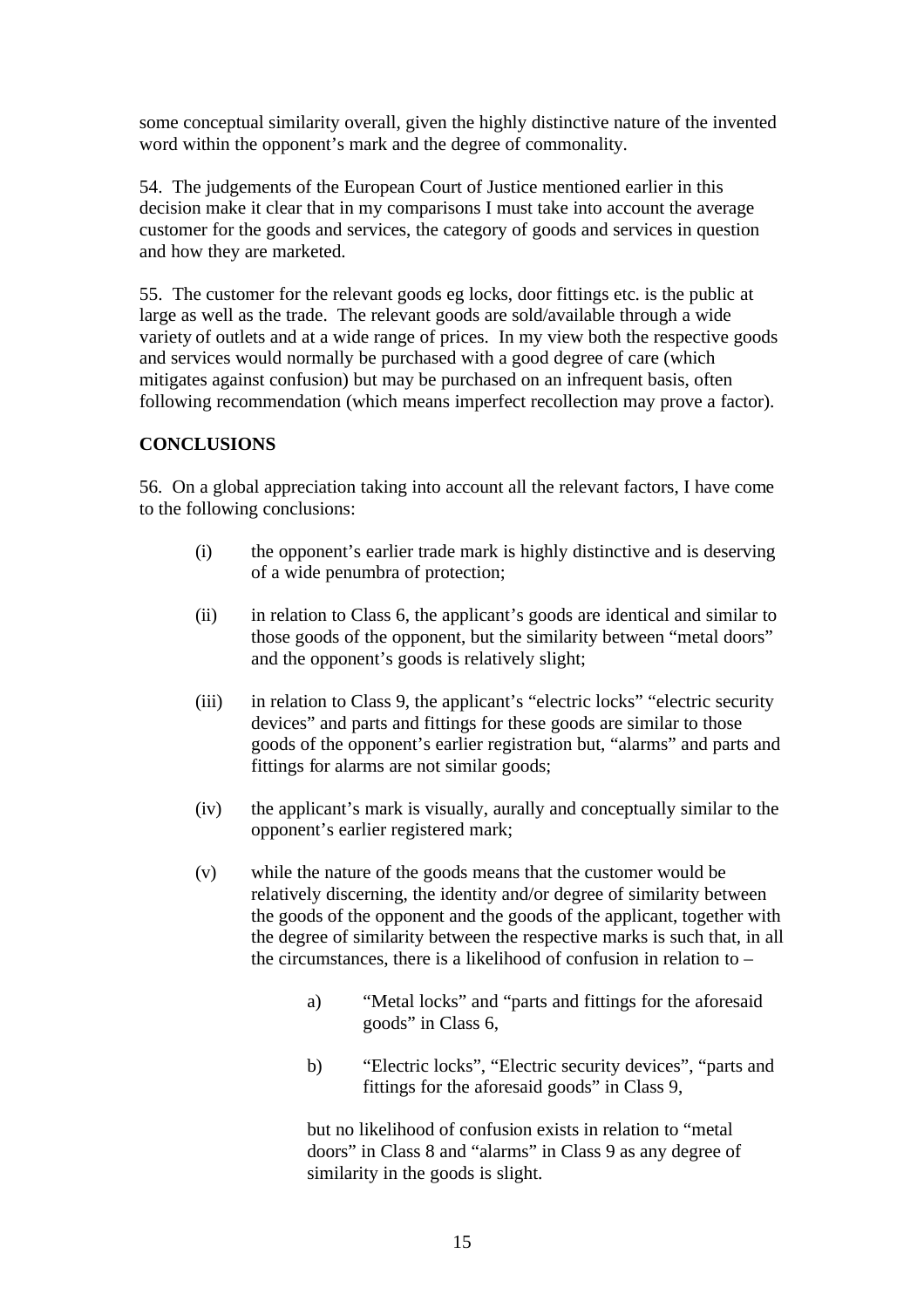57. The opposition under Section 5(2)(b) is successful except insofar as it relates to "metal doors" in Class 6 and to "alarms" and parts and fittings for alarms in Class 9.

58. In reaching this decision I have borne in mind that account should be taken of the highly distinctive character of the earlier mark and that the average customer rarely has the chance to make direct comparisons between marks and must instead rely upon the imperfect picture he/she has kept in his/her mind.

### **Section 5(4)(a)**

59. Next, the Section 5(4)(a) ground.

Section 5(4)(a) states:

"5 (4) A trade mark shall not be registered if, or to the extent that, its use in the United Kingdom is liable to be prevented -

(a) by virtue of any rule of law (in particular, the law of passing off) protecting an unregistered trade mark or other sign used in the course of trade, or"

60. The law on the common law of passing off is clearly set out by Geoffrey Hobbs QC, acting as the 'Appointed Person', in *Wild Child* [1998] 14 RPC 455:

"A helpful summary of the element of an action for passing off can be found in Halsbury's Laws of England  $4<sup>th</sup>$  Edition Vol 48 (1995 reissue) at paragraph 165. The guidance given with reference to the speeches in the House of Lords in *Reckitt & Colman Products Ltd v Borden Inc* [1990] RPC 341 and *Erven Warnink BV v J Townend & Sons (Hull) Ltd* [1979] ACT 731 is (with footnotes omitted) as follows:

"The necessary elements of the action for passing off have been restated by the House of Lords as being three in number:

- (a) that the plaintiff's goods or services have acquired a goodwill or reputation in the marks and are known by some distinguishing feature:
- (b) that there is a misrepresentation by the defendant (whether or not intentional leading or likely to lead the public or believe that goods or services offered by the defendant are goods or services of the plaintiff; and
- (c) that the plaintiff has suffered or is likely to suffer damage as a result of the erroneous belief engendered by the defendant's misrepresentation."

The restatement of the elements of passing off in the form of this classical trinity has been referred as providing greater assistance in analysis and decision than the formulation of the elements of the action previously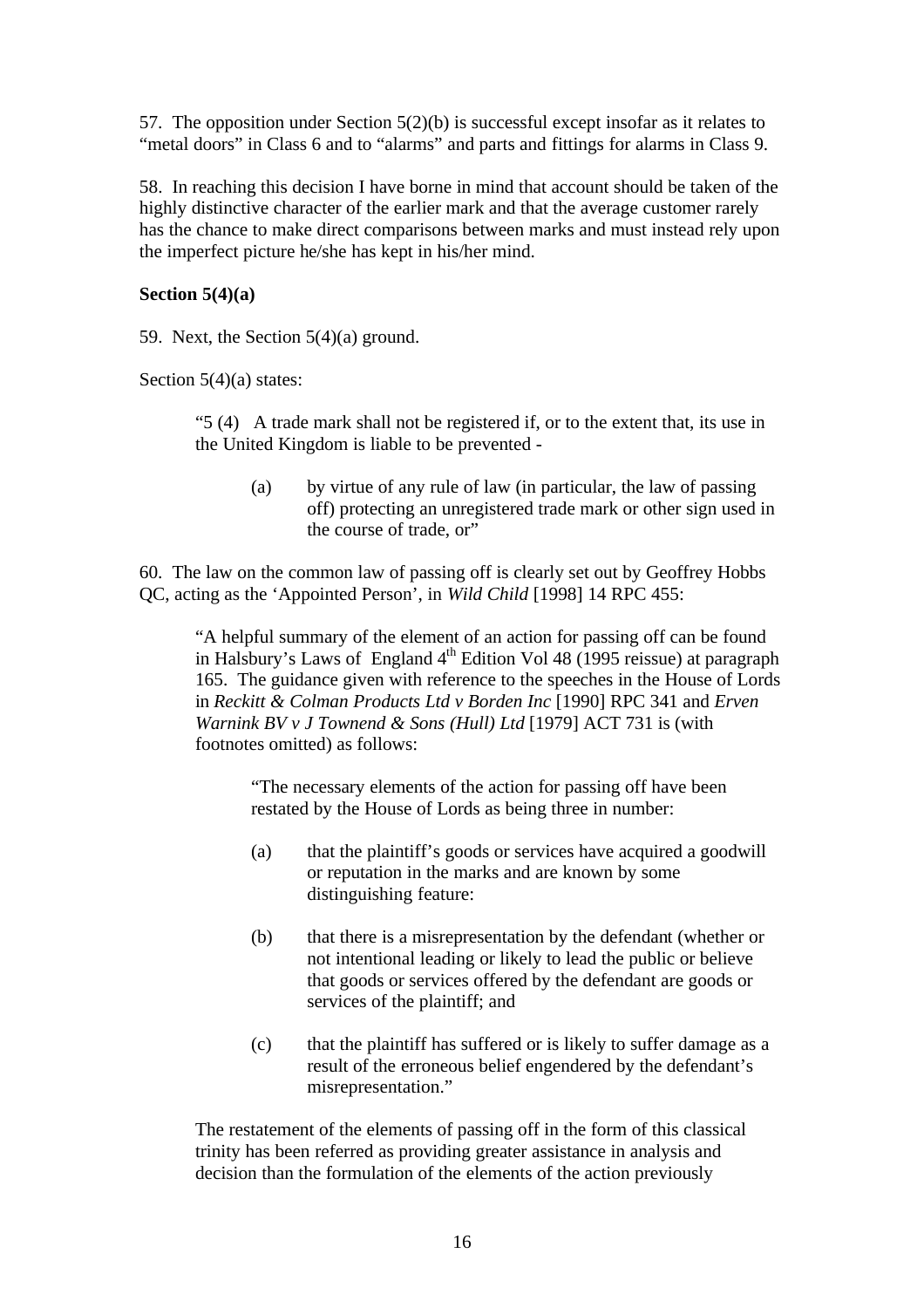expressed by the House. This latest statement, like the House's previous statement, should not, however, be treated as akin to a statutory definition of 'passing off', and in particular should not be used to exclude from the ambit of the tort recognised forms of the action for passing off which were not under consideration on the fact before the House."

61. Further guidance is given in paragraphs 184 to 188 of the same volume with regard to establishing the likelihood of deception or confusion. In paragraph 184 it is noted (with footnotes omitted) that:

"To establish a likelihood of deception or confusion in an action of passing off where there has been no direct misrepresentation generally requires the presence of two factual elements;

- (1) that a name, mark or other distinctive feature used by the plaintiff has acquired a reputation among a relevant class of persons; and
- (2) that members of that class will mistakenly infer form the defendant's use of a name, mark or other feature which is the same or sufficiently similar that the defendant's goods or business are from the same source or are connected.

While it is helpful to think of these two factual elements as successive hurdles which the Plaintiff must surmount, consideration of these two aspects cannot be completely separated from each other, as whether deception or confusion is likely, the court will have regard to:

- (a) the nature and extent of the reputation relied upon;
- (b) the closeness or otherwise of the respective field of activity in which the plaintiff and the defendant carry on business;
- (c) the similarity of the mark, name etc. used by the defendant to that of the plaintiff;
- (d) the manner in which the defendant makes use of the name, mark etc complained of and collateral factors; and
- (e) the manner in which the particular trade is carried on, the class of persons who it is alleged is likely to be deceived and all other surrounding circumstances.

In assessing whether confusion or deception is likely, the court attaches importance to the question whether the defendant can be shown to have acted with a fraudulent intent, although a fraudulent intent is not a necessary part of the cause of action."

62. Thus, to succeed in a passing off action, it is necessary for the opponent to establish that at the relevant date (i) they had acquired goodwill under this mark, (ii) that use of the applicant's mark would amount to a misrepresentation likely to lead to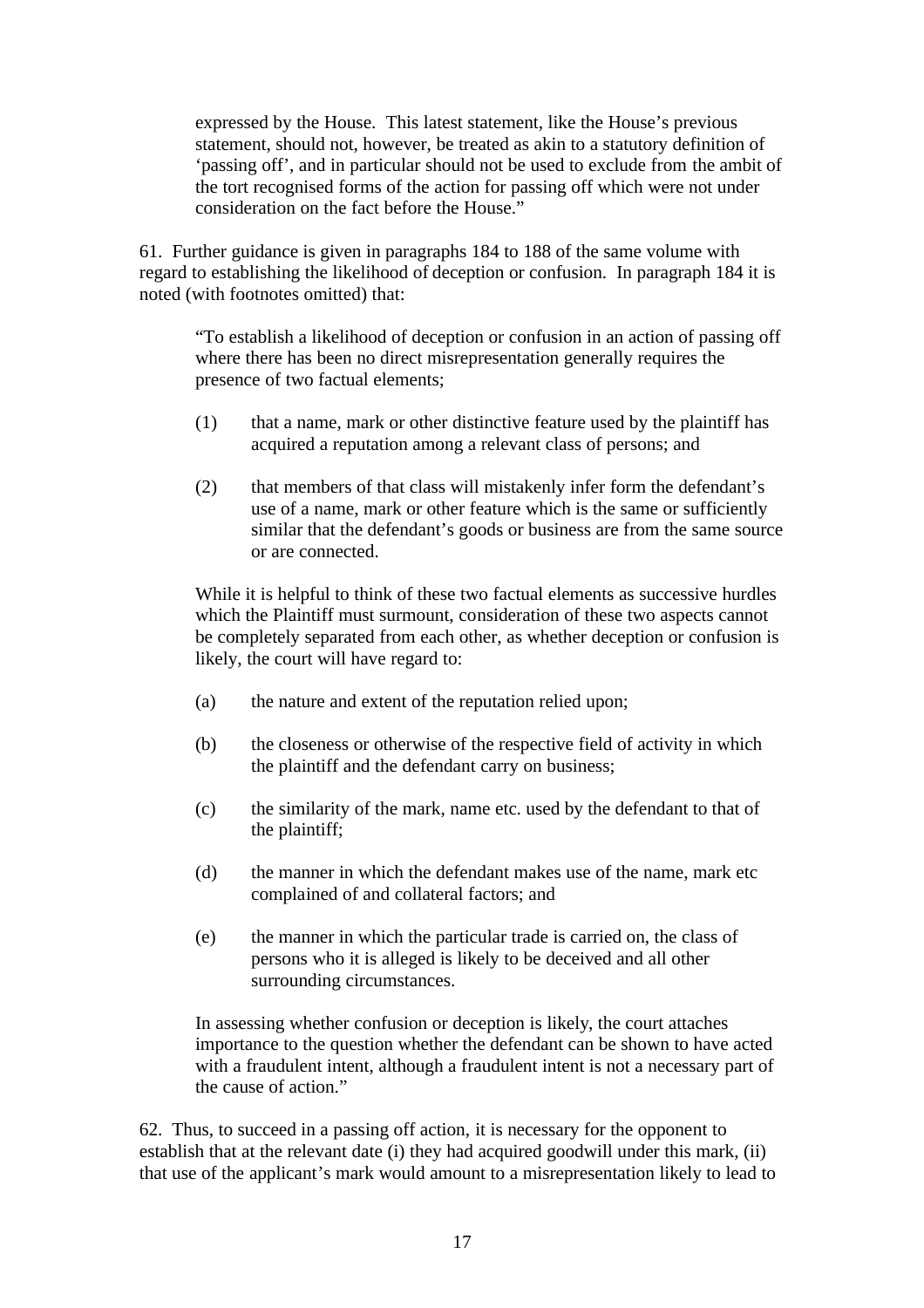confusion as to the origin of their services, and (iii) that such confusion is likely to cause real damage to goodwill.

# **GOODWILL**

63. In my considerations under Section  $5(2)(b)$  I found that the opponent has a reputation in relation to locks, padlocks and keys. I have no doubt that it possesses sufficient goodwill to launch a passing off action.

# **MISREPRESENTATION**

64. While the opponent possesses a reputation in relation to locks, padlocks and keys, it seems to me that following the decision reached in relation to Section 5(2), the Section 5(4)(a) ground places it in no stronger position. There is no obvious stronger connection between those relevant goods which the opponent disputes and those goods for which the opponent possesses a reputation.

65. To succeed in relation to the relevant goods the opponent has to show that the relevant public will believe that these goods provided by the applicant are goods of the opponent.

66. I have already compared the applicant's and opponent's trade marks and found them to be similar. It is well established that in the law of passing off there is no limitation in respect of the parties' field of activity. Nevertheless, the proximity of an applicant's field of activity to that of the opponent's is highly relevant as to whether the acts complained of amount to a misrepresentation.

67. In essence the question I have to address is whether the relevant public seeing the applicant's mark used on metal doors and alarms would be likely to believe the goods were being offered by the opponent. In *Harrods v Harrodian School* [1997] RPC 697, Millet LJ stated:

"It is not in my opinion sufficient to demonstrate that there must be a connection of some kind between the defendant and the plaintiff, if it is not a connection which would lead the public to suppose that the plaintiff has made himself responsible for the quality of the defendant's goods or services".

68. In the recent case of *South Cone v Jack Bessant, Dominic Greensmith, Kenny Gary Stringer (a partnership* 16 May 2001, HC 2000 APP 00617, Pumfrey J in considering an appeal from a decision of the Registrar to reject an opposition under Section 5(4)(a) said:

"There is one major problem in assessing a passing off claim on paper, as will normally happen in the Registry. This is the cogency of the evidence of reputation and its extent. It seems to me that in any case in which this ground of opposition is raised the Registrar ie entitled to be presented with evidence which at least raises a prima facie case that the opponent's reputation extends to the goods comprised in the applicant's specification of goods. The requirements of the objection itself are considerably more stringent than the enquiry under Section 11 of the 1939 Act (\*see *Smith Hayden (OVAX)* [1946]